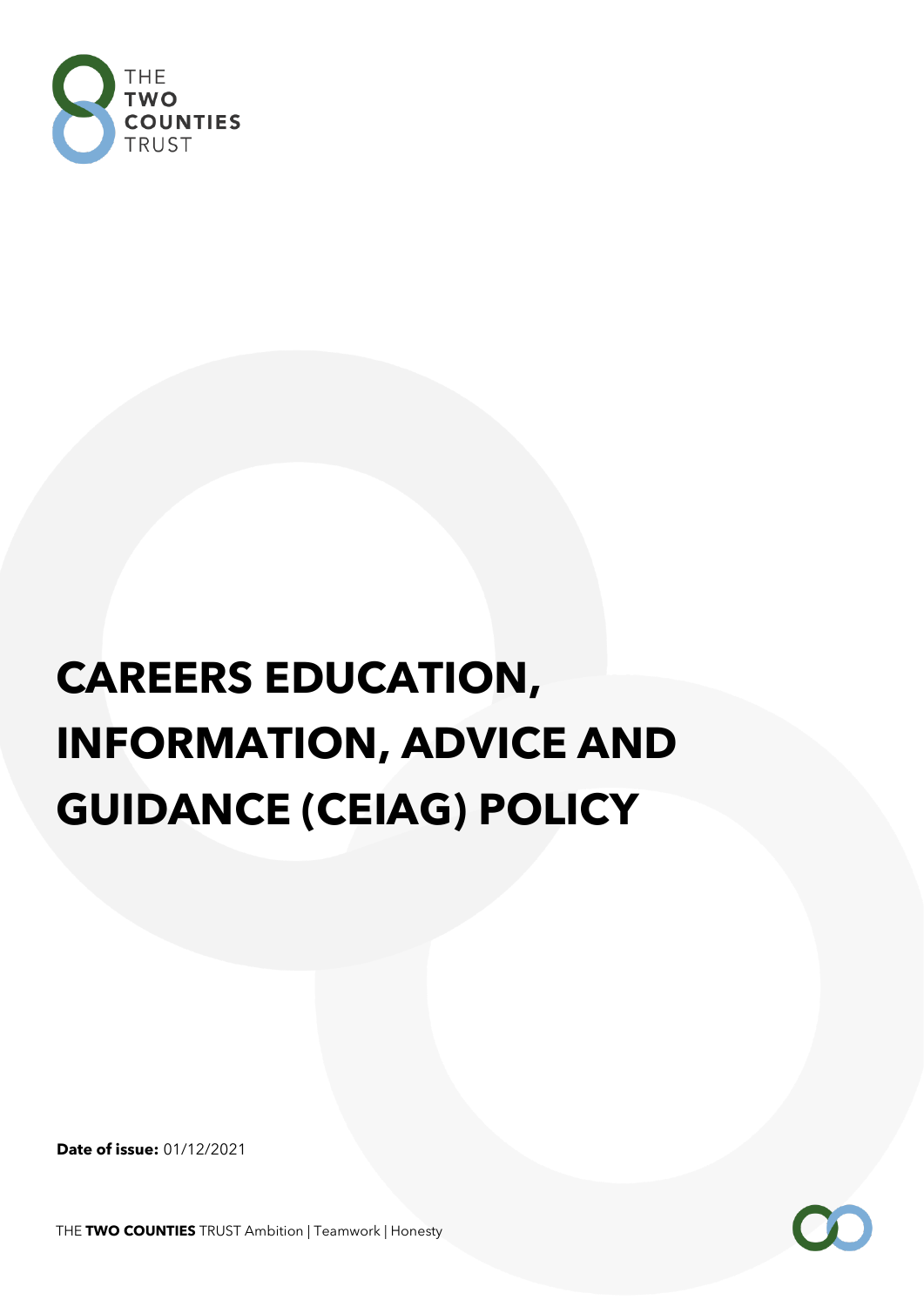## **1. Introduction**

1.1 The Two Counties Trust works in collaboration with different schools in the Nottinghamshire and Derbyshire area to provide a comprehensive Careers Service to years 7-13.

# **2. Aim**

2.1 Our aim is to provide an outstanding service to help prepare students in the local community for the next transition into Higher Education, Apprenticeship, Further Education or Employment.

#### **3. Vision**

- 3.1 The vision at The Two Counties Trust is to provide students with opportunities and experiences that increase the life choices of students and provide students with transferable skills and a good understanding of employability. We aim to ensure all students are prepared for the world of work and have a good understanding of how they are able to achieve future career goals.
- 3.2 We work with local companies and providers to ensure that all students will have at least 1 interaction with an employer for every year they are in education, they will receive at least 1 Careers Guidance appointment by the age of 16 and at least 2 by the age of 18.

## **4. Careers Leaders**

- 4.1 Each school has one named Careers Leader and one named Careers Adviser who are contactable to discuss the provision we have in place. Contact details are found at Appendix 1.
- 4.2 The Careers Leader will engage with the school's designated teacher for looked after and previously looked after children to identify students who need targeted support or who are at risk of not participating post-16. (Education and Skills Act 2008)
- 4.3 The careers lead will pay particular attention to young people who are NEET (Not in Education, Employment or Training), working with local partners to develop provision and referring those who are eligible for support.

#### **5. Our Commitment**

- 5.1 The Two Counties Trust is committed to providing a planned programme of careers education for all students in years 7-13 and information, advice, and guidance (IAG) including students who are supported through an EHCP.
- 5.2 In a highly competitive employment market the choices students make are taking on new levels of complexity. This requires a planned programme of careers education, information, advice, and guidance (CEIAG) that allows students to develop the skills for employability, which develops their knowledge, skills and understanding to make well- informed and realistic decisions about their future in learning and work and which encourages young people to aspire and to make successful transitions and achieve positive progression
- 5.3 The Two Counties Trust Careers Team endeavours to follow the Careers Education framework 7-19 (DCSF 2010) and other relevant guidance from the DCSF, DfE and The Gatsby Benchmark requirements. This policy has been reviewed in line with the published DFE guidance document (DFE, July 2021).
- 5.4 The Two Counties Trust accepts that there is an increasing need for schools and colleges to work in partnership with employers, careers advisers, local authorities and other education and training providers to support students to prepare for the workplace and to make informed choices about the next step in their education or training due to the government's reforms to technical education and skills and the impact of COVID-19 on the labour market.
- 5.5 The Two Counties Trust is committed to ensuring all schools act impartially, in line with their statutory duty or contractual requirement, and not show bias towards any route, be that academic or technical. All schools will promote a full range of technical options.
- 5.6 Student destinations will be monitored and appropriate for all students and we are committed to ensuring students move onto the next level at the correct stage.



THE **TWO COUNTIES** TRUST Ambition | Teamwork | Honesty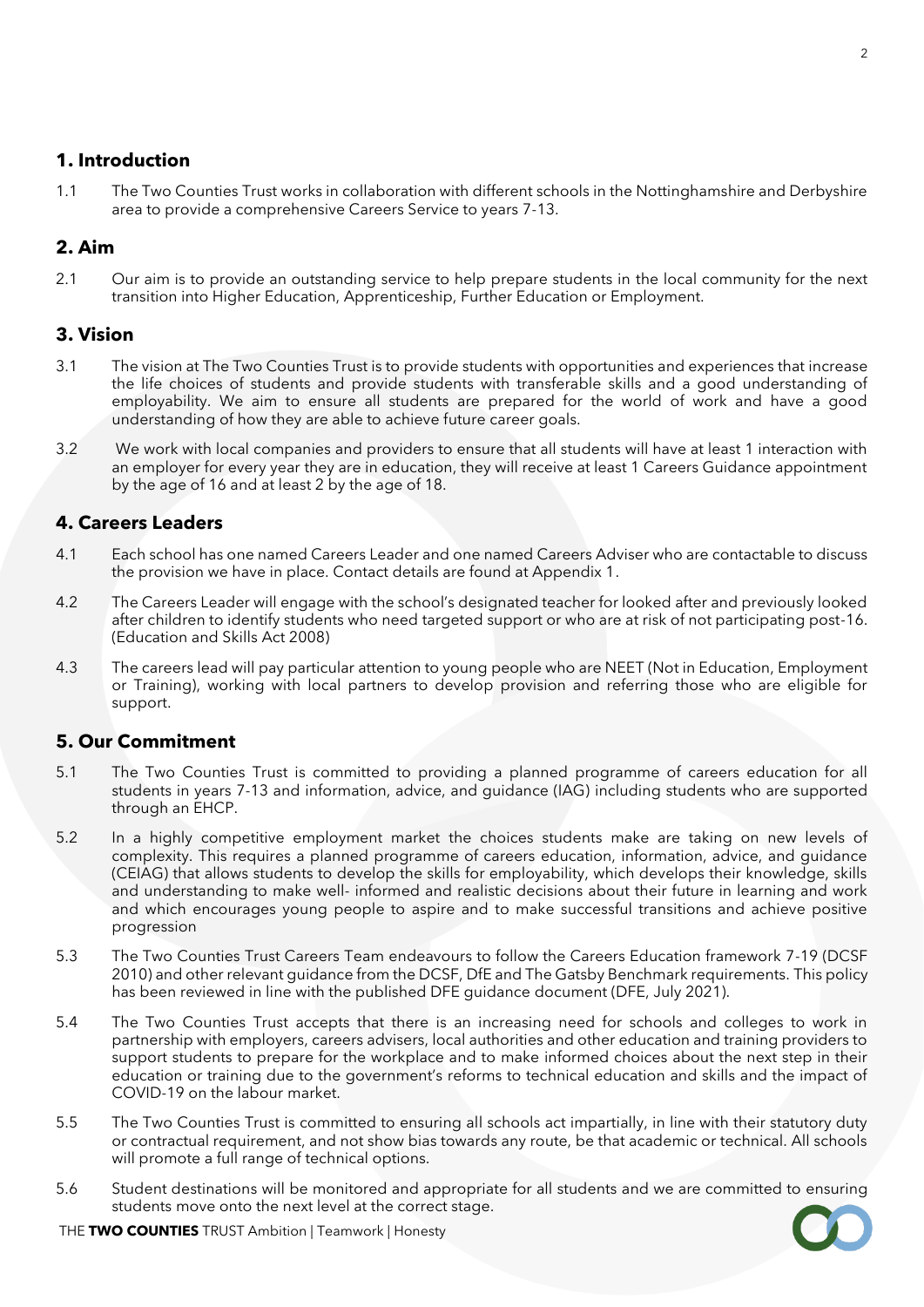5.7 All destinations data will be logged using compass+ by September 2022.

# **6. Entitlement**

- 6.1 Students are entitled to careers education and IAG that meets professional standards of practice and is personalised and impartial.
- 6.2 Every student has an entitlement which sets out exactly what they receive in years 7-13 with regard to CEIAG.
- 6.3 This entitlement is publicised and shared with students and parents through the assemblies, consultation evenings and on the school website. It will be integrated into students' experience of the whole curriculum and based on a partnership with students and their parents or carers.
- 6.4 The Two Counties Trust will ensure that all students are aware of the benefits of apprenticeships, T Levels and other approved technical education qualifications and can consider them, alongside 8 academic options, when making decisions about their next steps. Schools will not promote Higher Education (HR) as a better or more favourable route than Further Education (FE) and apprenticeships.

# **7. Raising Aspirations within the schools**

- 7.1 The Careers team aims to raise aspirations of all students and sees CEIAG as playing a central role in this through:
	- Dedicated curriculum time/PSHE/tutor time one-one-one guidance interviews
	- Careers awareness raising events/trips/workshops and employability days
	- Progress and Guidance activities work experience
	- Mock interviews and assemblies
	- Career library tours
- 7.2 The Two Counties Trust will access the range of support made available by the department, particularly through The Careers & Enterprise Company and the National Careers Service, to help schools to achieve the Gatsby Benchmarks.

# **8. Development**

- 8.1 The Two Counties Trust is committed to supporting all schools within the Trust to achieve the Quality in Careers Award Level 7.
- 8.2 The Two Counties Trust is committed to working towards a matrix accreditation, the local quality award for careers education and IAG in recognition of its high quality CEIAG provision. This will review and quality assure our programme to ensure that we are providing the best service and guidance to students.
- 8.3 This policy is reviewed annually through discussions with, the Trust's impartial Careers Adviser, students, parents, governors, advisory staff and other external partners where appropriate.

# **9. Curriculum Delivery**

- 9.1 Each school has a designated link on their own website which will identify the calendar of events for all year groups.
- 9.2 Each individual school website will also have the contact details for each Careers Leader.
- 9.3 Under the Careers tab on the websites you will find access to different websites for each year groups to help them with next steps. Students, parents, staff and employers will be able to also view the Providers Access Policy on each school website which will allow you to access the Careers programme linked to the Gatsby Benchmarks.

#### **10. Monitoring Review & Evaluation**

10.1 Provision and delivery is evaluated with staff and students from appropriate year groups. The results of evaluation are used to inform, review, and develop CEIAG. A programme of ongoing monitoring is used as part of faculty monitoring. The results of evaluation are communicated to the team through discussion at Faculty meetings.

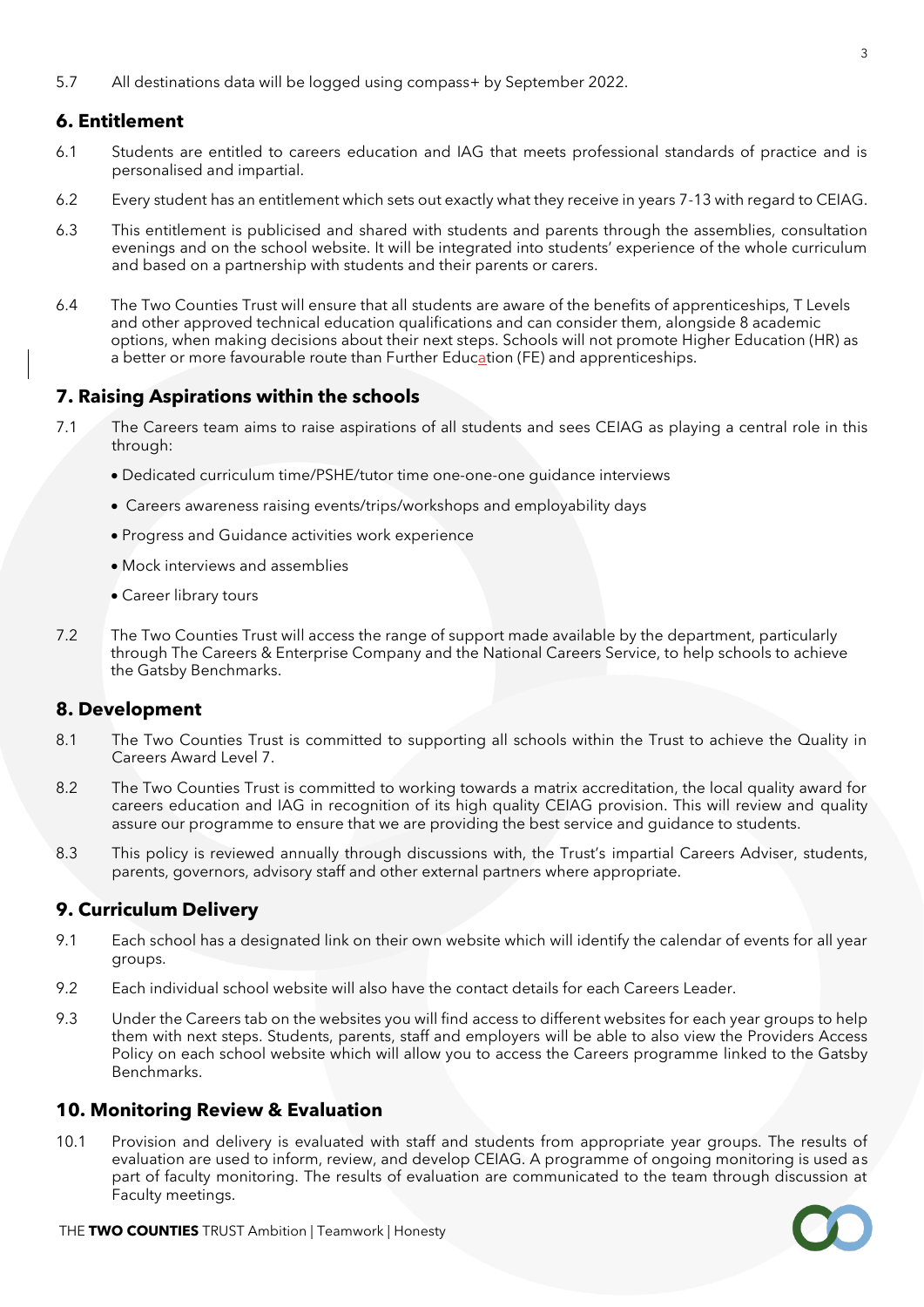- 10.2 The overall CEIAG programme is evaluated annually by the Careers, IAG and Employment Pathways Coordinator using the evaluations and monitoring feedback throughout the year from the various activities and events held.
- 10.3 At the end of each topic/module/activity/event the lead members of staff, the PDE Coordinator or the Careers, IAG and Employment Pathways Coordinator reviews the activity. Evaluation methods include questionnaires, feedback forms and informal discussion. The results of evaluation are communicated to relevant staff by formal meeting and e-mail.
- 10.4 Joint activities and events held through the Trust are monitored and reviewed at the Two Counties Trust review meetings.

#### **11. Student Involvement**

- 11.1 Students are involved in the planning, delivery and evaluation of the programme at different schools. At the end of each scheme of work for PDE, students complete an evaluation to help inform future planning. Student evaluations are undertaken after specific careers events such as the Year 10 Enterprise week and Work experience.
- 11.2 Students have access to software packages to allow them to track their careers experiences such as through Unifrog.

#### **12. Staff Development and Training**

- 12.1 The training and support needs of staff involved in co-ordinating, delivering and supporting careers education and IAG are identified and met through a continuing professional development programme, as well as being identified via the monitoring, review, and evaluation of the programme.
- 12.2 The Careers Team attend regular appraisal reviews and set targets to ensure CPD is being completed to meet identified training needs normally within a school year and links this to the Performance Management process.
- 12.3 The careers team are supported through the regional careers and enterprise hub to access training and ensure they are up to date with developments.

#### **13. Recording**

- 13.1 Career learning is recorded based on curriculum delivery outcomes in accordance with the National Framework.
- 13.2 All interviews are held on a private record which has been agreed with all students. Only the Careers Team have access to this information, unless there is a breach of safety for an individual and only then will information discussed be passed on to the safeguarding teams.
- 13.3 All data within this policy will be processed in line with the requirements and protections set out in the General Data Protection Regulation.

#### **14. Governance**

- 14.1 Every school will have a member of the governing body who acts as a Link Governor and who takes a strategic interest in careers education and guidance and encourages employer engagement.
- 14.2 The governing body will monitor the policy framework for their school to ensure that The Two Counties Trust has a clear policy on CEIAG and that this is clearly communicated to all stakeholders. The policy will be based on the eight Gatsby benchmarks and meeting legal requirements.
- 14.3 The governing body for each school will ensure that local arrangements are in place to allow a range of educational and training provision for years 7 to 13
- 14.4 The governing body will make sure that independent careers guidance is provided to all 11- to- 18-year-olds and students aged up to 25 with an education, health and care plan, and that it is:

• presented in an impartial manner, showing no bias or favouritism towards a particular institution, education or work option;

• includes information on the range of education or training options, including apprenticeships and technical education routes;



THE **TWO COUNTIES** TRUST Ambition | Teamwork | Honesty